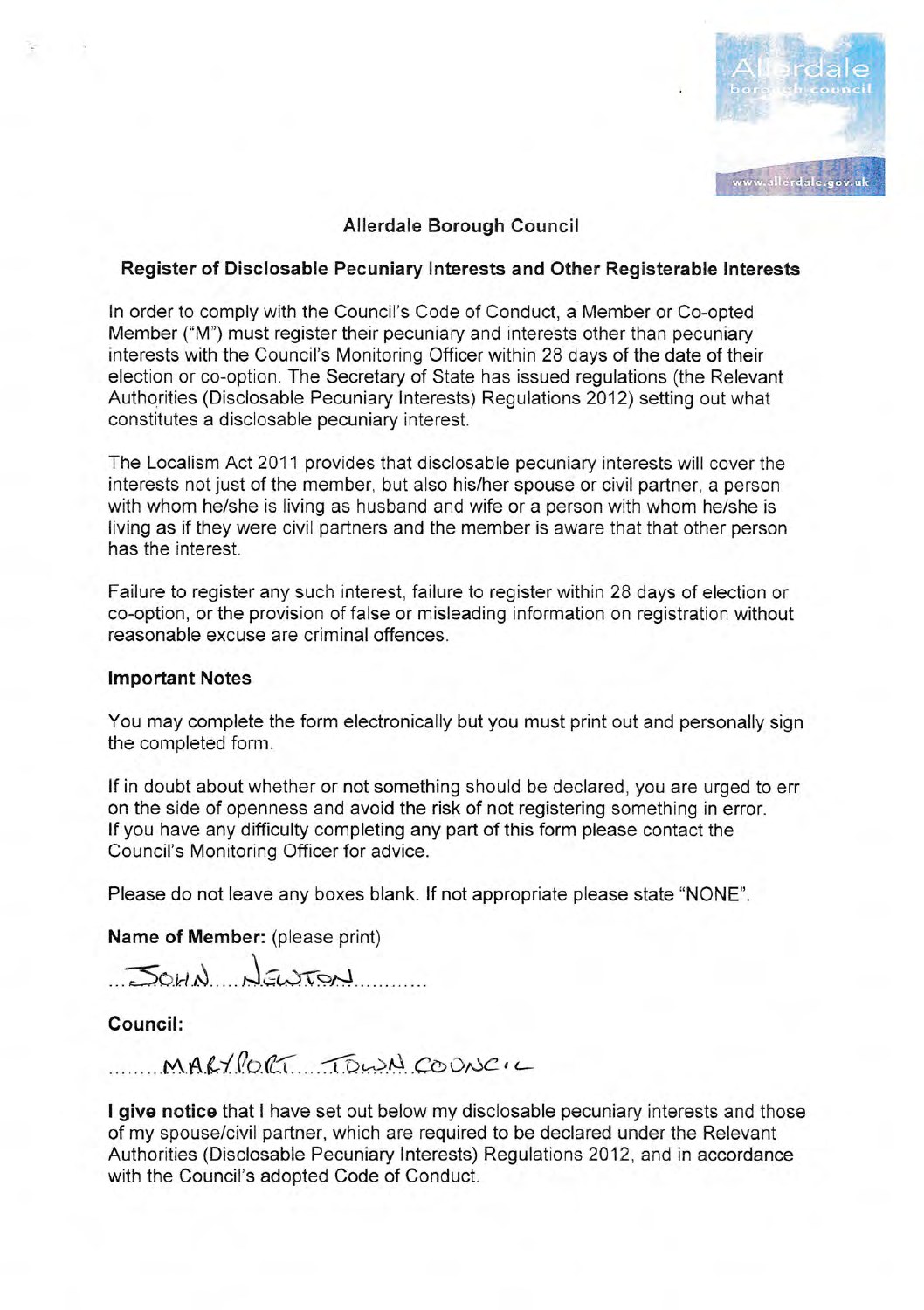# Disclosable Pecuniary lnterests

1. Any employment, office, trade, profession or vocation carried on for profit or gain.

You should show every empioyment, office, trade, profession or vocation that you and your spouse/partner receive remuneration for other than simply repayment of expenses – a good example is would you have to declare for income tax purposes.

Give a short description of the activity concerned; for example 'Computer Operator' or'Accountant'.

Where you hold an office, give the name of the person or body which appointed you. ln case of a public office, this wiil be the authority which pays you.

 $G$ CAFFOLD INSPECTOR.

2. Any payment or provision of any other financial benefit (other than from the relevant authority) made or provided within the relevant period in respect of any expenses incurred by M in carrying out duties as a member, or towards the election expenses of M.

This includes any payment or financial benefit from a trade union within the meaning of the Trade Union and Labour Relations (Consolidation) Act 1992.

You should declare the name of any person or body that has made any payments to you towards your expenses as a councillor or towards your election expenses. You do not need to declare the amounts of any payments, only the name of the person or body making them.

It refers to payment of election expenses by a third party - you do not need to declare if you pay your election expenses yourself. This would usually mean a political party at election time.

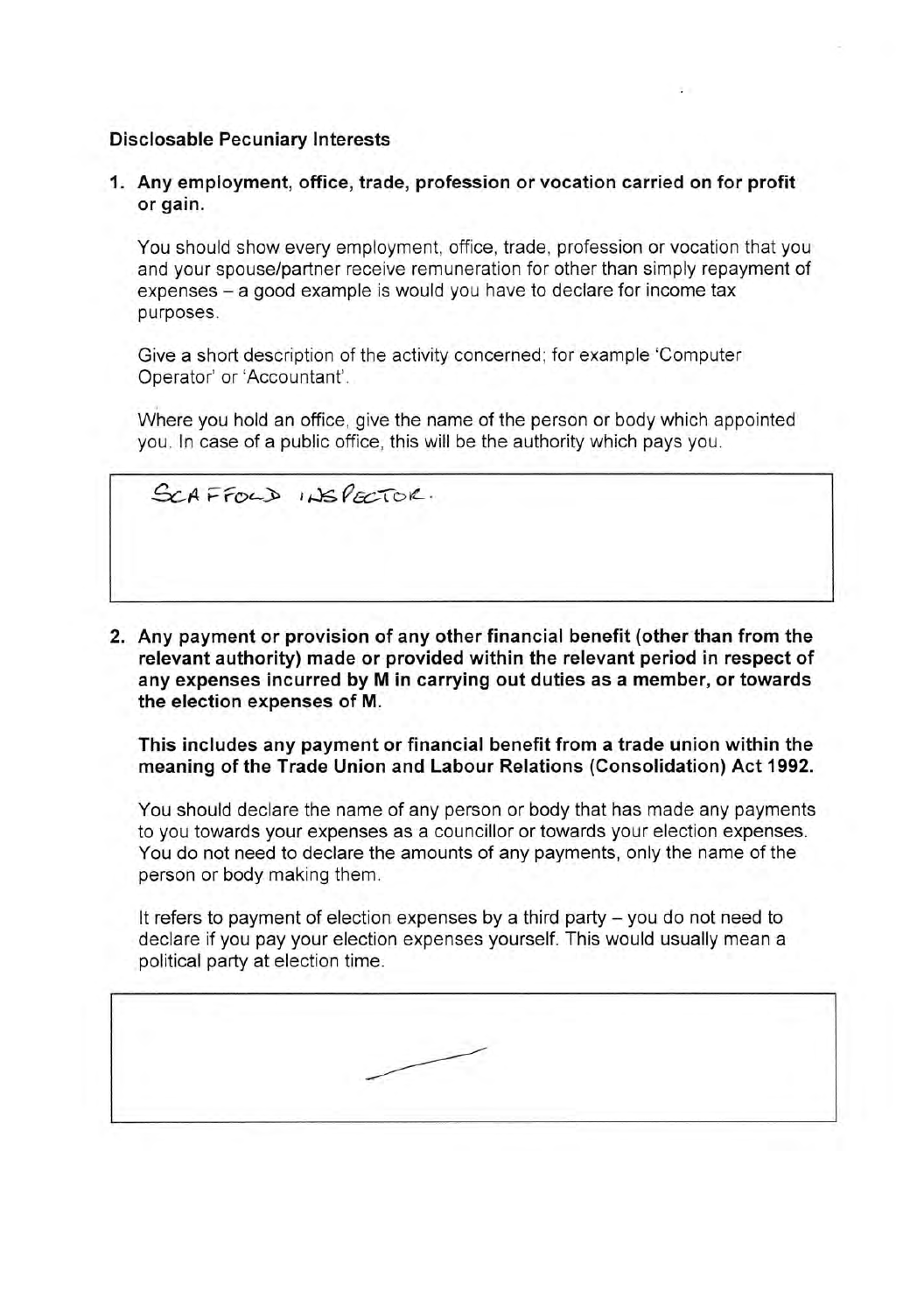- 3. Any contract which is made between the relevant person (or a body in which the relevant person has a beneficial interest) and the relevant authority-
	- (a) under which goods or services are to be provided or works are to be executed; and
	- (b) which has not been fully discharged.

You should list any contract made between yourself or your spouse/partner or a body in which either of you have a beneficial interest and the Council (or an organisation contracted to carry out business on its behalf).



# 4. Any beneficial interest in land which is within the area of the relevant authority.

You should include any land and buildings in the area of the Borough in which you or your spouse/partner have a beneficial interest. You should give the address or a brief description to identify it. lf you live in the Borough you should include your home under this heading whether as owner, lessee or tenant.

You should also include any property from which you receive rent, or of which you are the mortgagee.

Any land in the Borough area in the ownership of a charity or organisation of which you or your spouse/partner are a trustee should also be included in this section.

"Land" also includes any buildings or parts of buildings.

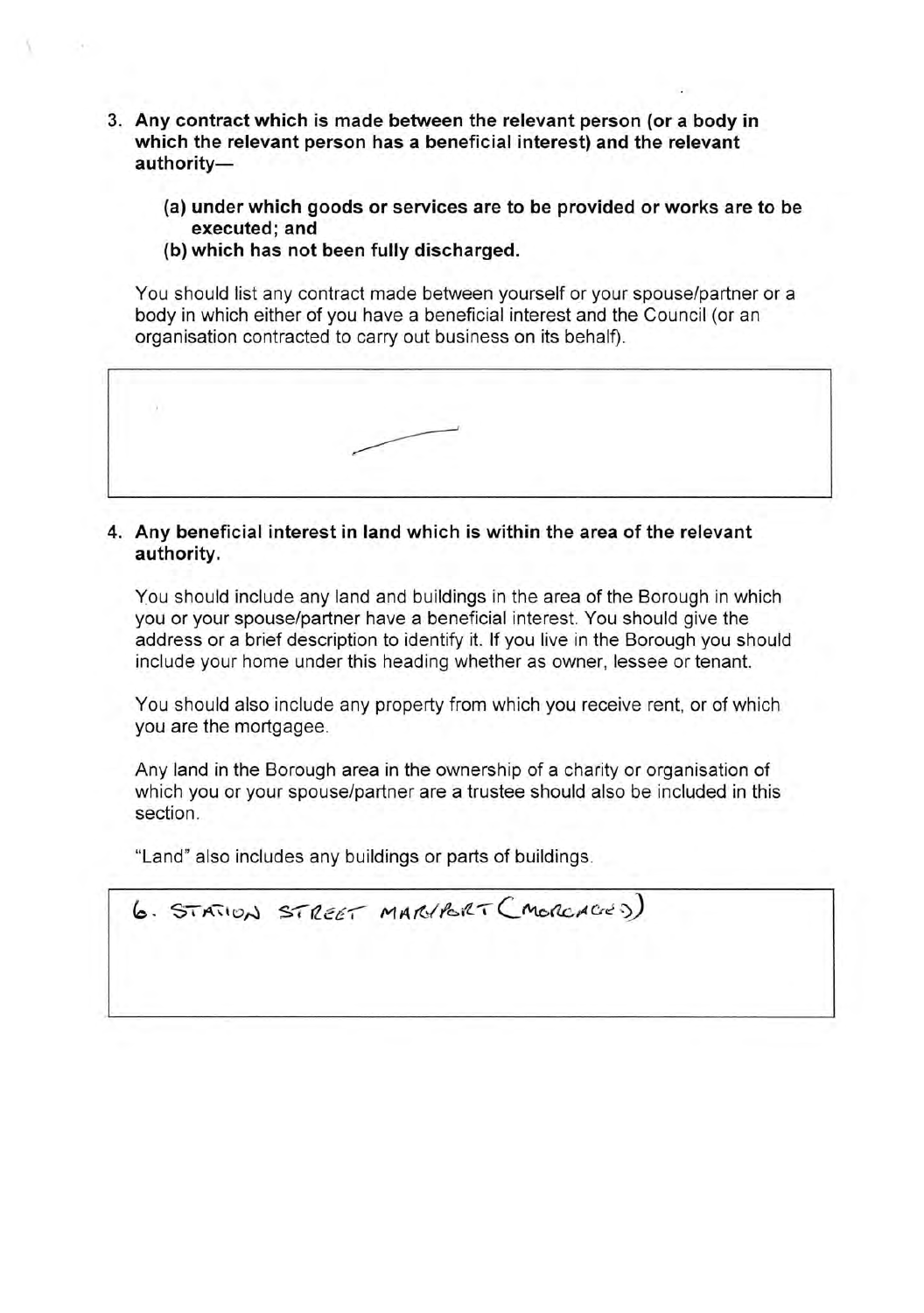# 5. Any licence (alone or jointly with others) to occupy land in the area of the relevant authority for a month or longer.

You should include land in the area of the Borough which you or your spouse/partner have a right to occupy, but neither own nor have tenancy of. You should give the address or a brief description to identify it.

"Land" includes any buildings or parts of buildings.

- 6. Any tenancy where (to M's knowledge)-
	- (a) the landlord is the relevant authority; and
	- (b) the tenant is a body in which the relevant person has a beneficial interest.

You should declare any properties which you or your spouse/partner rent from the Council, or which is rented by a business which you or your spouse/partner owns or partly owns.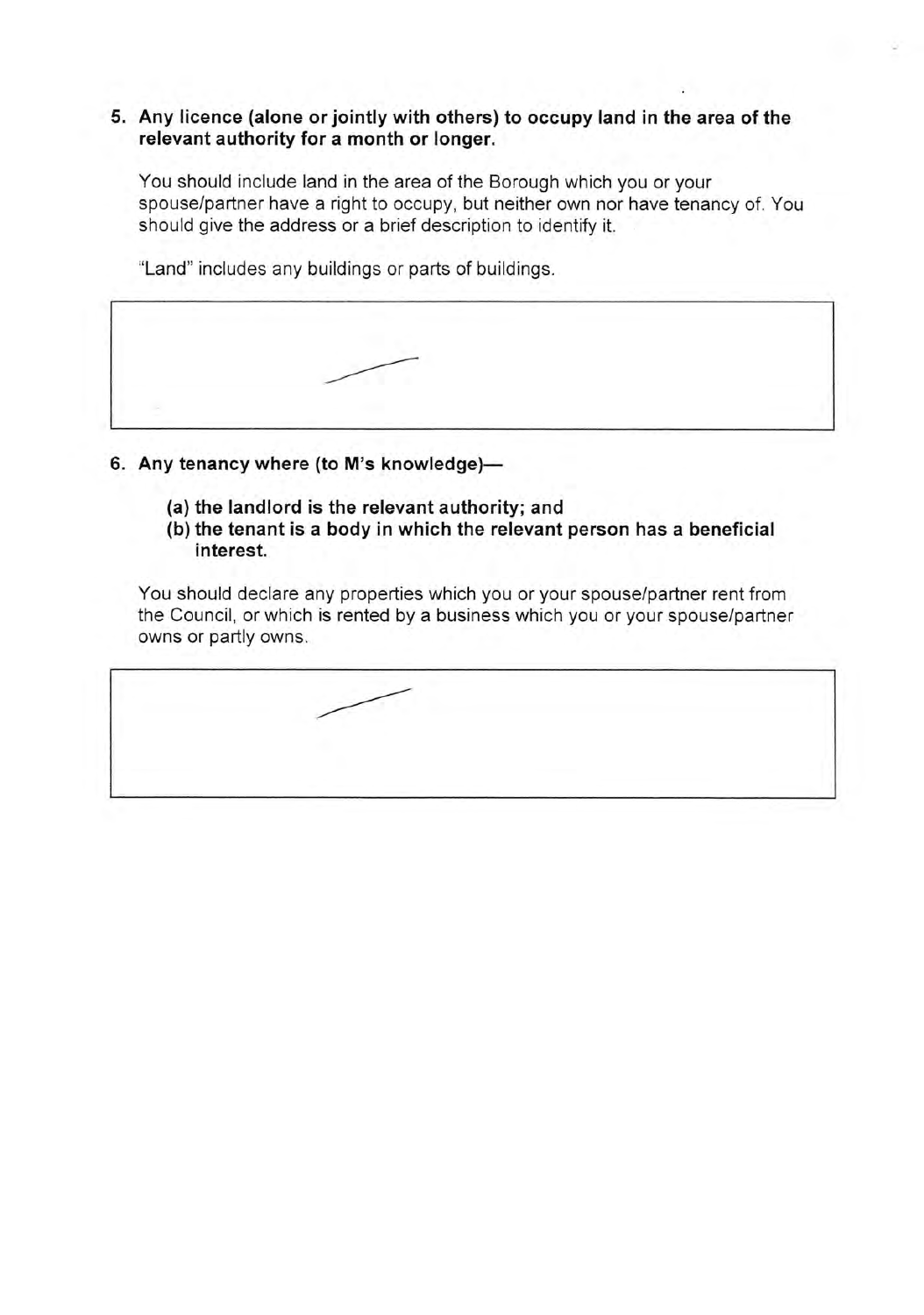- 7. Any beneficial interest in securities of a body where-
	- (a) that body (to M's knowledge) has a place of business or land in the area of the relevant authority; and
	- $(b)$  either-
		- (i) the total nominal value of the securities exceeds  $£25,000$  or one hundredth of the total issued share capital of that body; or
		- (ii) if the share capital of that body is of more than one class, the total nominal value of the shares of any one class in which the relevant person has a beneficial interests exceeds one hundredth of the total issued share capital of that class.

You should list the names of any companies, industrial and provident societies, co-operative societies, or other bodies corporate that (to your knowledge) are active in the Borough and in which you or your spouse/partner have a substantial interest. You do not need to show the extent of your interest.

You have a substantial interest if you own shares or other securities in the company with a nominal value of more than f25,000 or more than 1/100th of the issued share or securities. lf there are several classes of shares or securities, the fraction of 1/100th applies to any of these classes.

The company or body corporate is active in the Borough if it has land or a place of business in the Borough.

| and the contract of the contract of the contract of the contract of the contract of the contract of the contract of<br>the contract of the contract of the contract of the contract of the contract of the contract of the contract of | the property of the company's company's company's company's company's company's company's | and the same same complete construction of the second construction of the same of the same of the same of the same of the same of the same of the same of the same of the same of the same of the same of the same of the same |  |
|----------------------------------------------------------------------------------------------------------------------------------------------------------------------------------------------------------------------------------------|-------------------------------------------------------------------------------------------|--------------------------------------------------------------------------------------------------------------------------------------------------------------------------------------------------------------------------------|--|
|                                                                                                                                                                                                                                        |                                                                                           |                                                                                                                                                                                                                                |  |
|                                                                                                                                                                                                                                        |                                                                                           |                                                                                                                                                                                                                                |  |
|                                                                                                                                                                                                                                        |                                                                                           |                                                                                                                                                                                                                                |  |

### Other Registrable lnterests

These interests are what the Council has determined should be entered into the authority's register of interests

8. Details of any body of which you are a member, or in a position of general control or management, and to which you are appointed or nominated by the Gouncil.

You should include the names of any bodies of which you have been appointed to represent the Council and the position you hold on those bodies.

COMMITTE MEMBER OF "THE NAUAL CLUB OF MARYPORT"